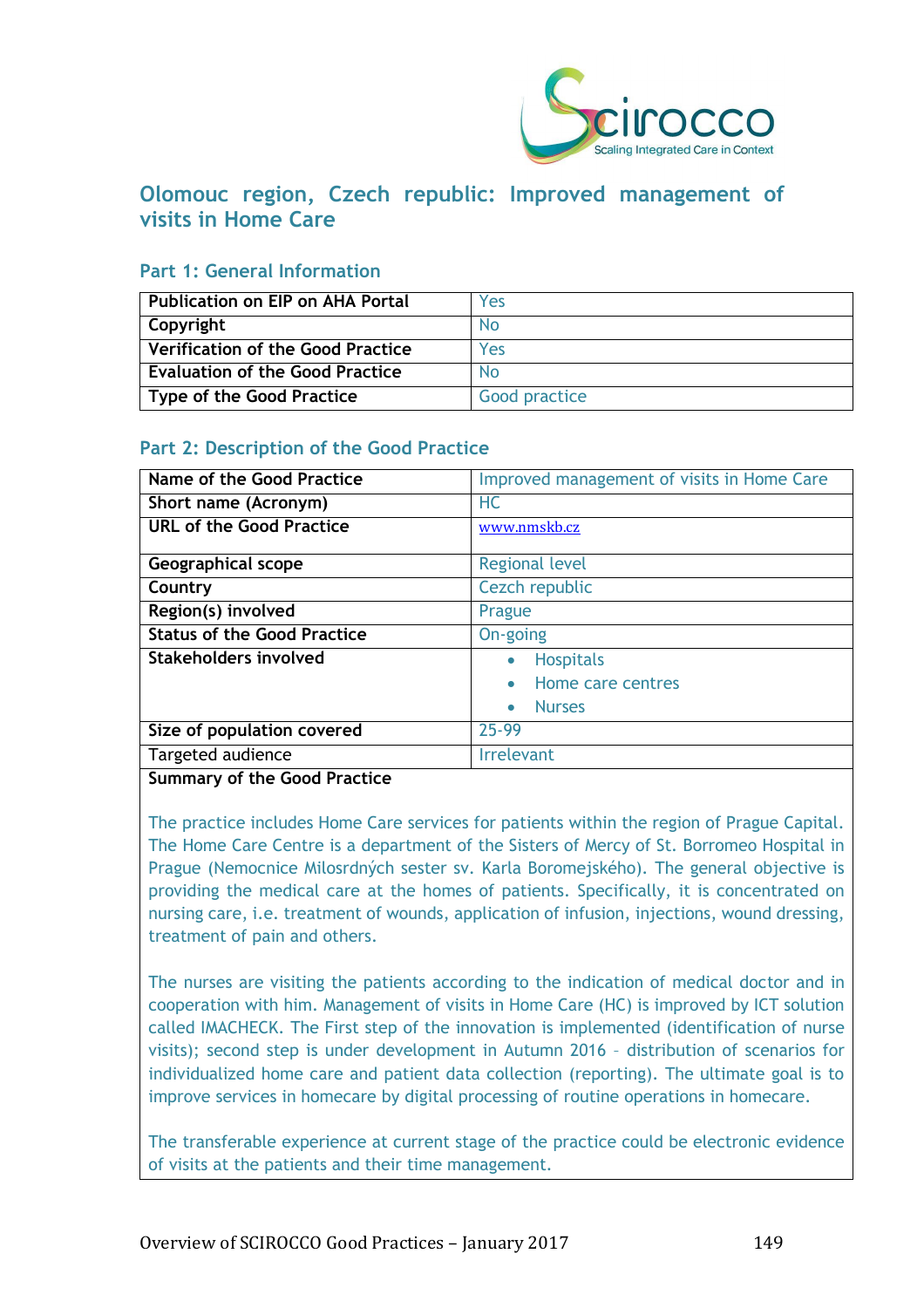

**Key words:** Home care, nursing care, electronic evidence of visits, Near-field communication (NFC), integration of data with hospital information system (HIS).

**Good practice being part of the larger programme**

Yes.

This practice is part of regular homecare service in the CR provided to selected patients for a period of time as prescribed by medical doctor (practitioner).

**Challenges / problems addressed by the good practice**

Identification of the nurse visit in specific time period in patient's home. The use of electronic tools during the visit and transfer the data from visits into Hospital Information System (HIS) introduces accuracy in this identification. Android Mobile phones or tablet with NFC were selected as suitable technological solution and the system was developed by a local ICT company in Prague (IMA).

**Importance of the challenges / problems before starting to implement good practice**

There was no electronic identification before and record of it was done only manually on paper by the nurses themselves. Generally, this is a part of better comfort in data transfer into HIS, the security of transfer and accuracy. Implementation of electronic tools is supposed to help the nurses save time and simplify the way of data transfer from nurse to doctor and hospital.

**Environment before the good practice was implemented** 

Paper evidence of visits, filling paper forms, paper documentation.

**Key innovative elements of the good practice and how the good practice improved situation compared to previous practice**

Electronic evidence of visits has improved the survey and control of the Home Care manager about nurses and their visits, enables manager operatively and reasonably manage the nurses in the locations of Prague a respond to urgently medical needs of patients. Help to improve the quality of care of patients. When a patient is scheduled for homecare, he receives a NFC identifier (smart card). The nurse coming to visit has a NFC enabled smartphone as a reader of the identification from patient's card. Smartphone serves as a gateway for the identification data that are sent to the central server in the hospital where the ID with time stamp is assigned to respective patient's record. Further extension of the practice is already under development and it should include electronic recordings of the visits.

#### **Part 3: Transferability of the Good Practice**

|                                       |  | <b>Cost-effectiveness of the good</b> Equal costs, improved outcomes |
|---------------------------------------|--|----------------------------------------------------------------------|
| practice (including all kind of costs |  |                                                                      |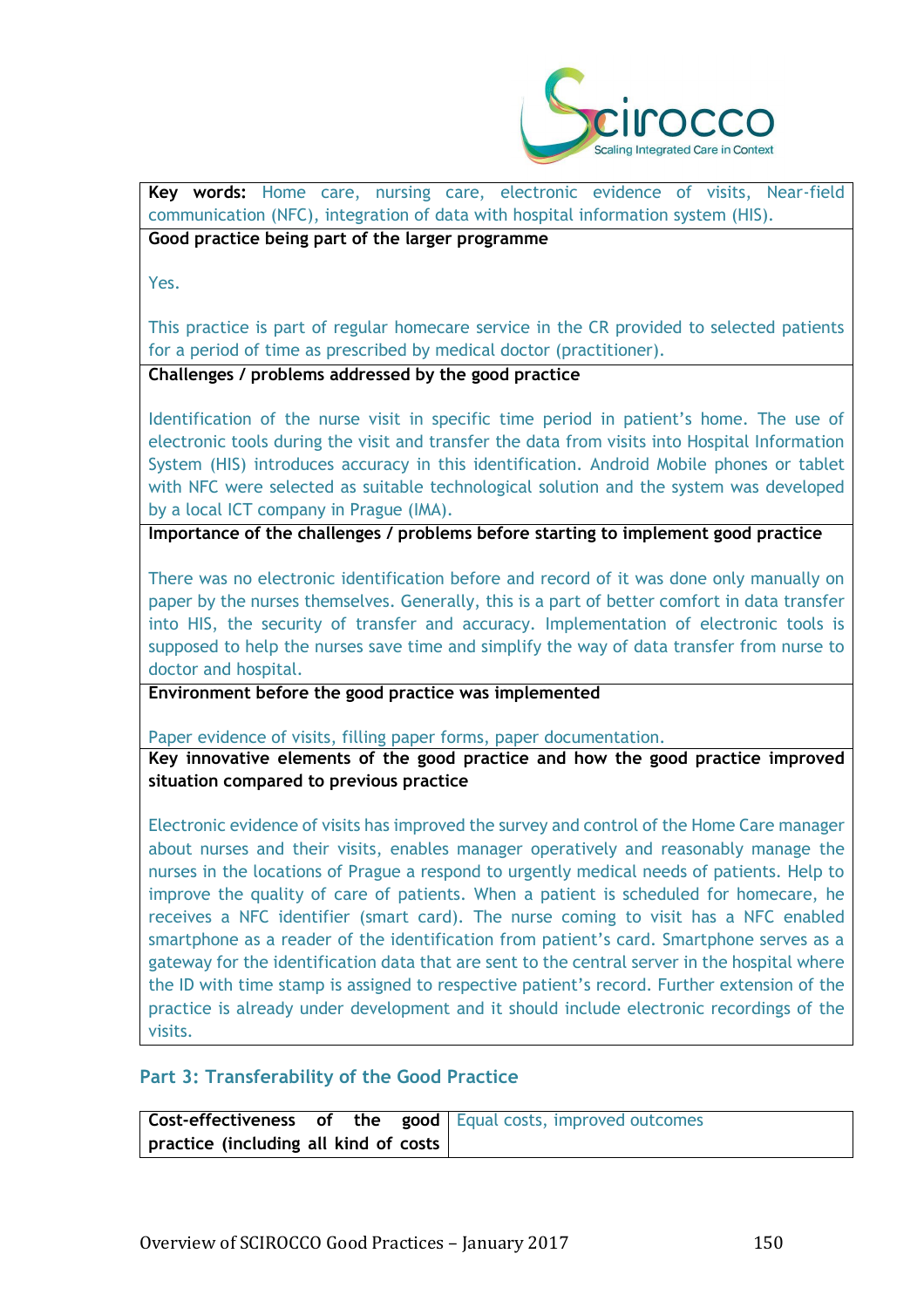

**and outcomes such as better health, quality of life or other resources)**

**Resources required for the deployment of the good practice (personnel, equipment, facilities, ICT and other resources required.**

Personnel: 5 nurses + 1 manager, 1 office room, 1 nurse room, usual office equipment, HW (PC, 6 smart phones, data traffic in mobile network, SW – IMACHECK, 100 smart cards for patients).

| Total budget of the Good Practice $\begin{array}{ c c } \hline 0 & -\in 9,999 \hline \end{array}$ |                        |
|---------------------------------------------------------------------------------------------------|------------------------|
| Source of funding                                                                                 | Other (not-for-profit) |

**The main actions that have to be done to deploy the Good Practice**

HW and SW equipment to be able to make bedside patient's documentation during the visit. Some minor organisational measures to ensure distribution of identification cards for patients and providing compatible smartphones for nurses and initial training.

**Issues during the implementation of the Good Practice**

Ensuring financial resources for the Home Care services.

Some patients need deeper familiarization with the purpose and method of identification. Very small number of patients refused participation because they felt being part an electronic identification system.

## **Additional resources required to scale up Good Practice**

No.

**Basis to support sustainability of the Good Practice**

Financial resources and functional HW, SW.

**Evidence to observe the Good Practice**

A visit to an implementation site.

# **Part 4: Viability assessment of the Good Practice**

#### **Time needed to deploy the Good Practice**

Less than a year.

#### **Investment per citizens / patient / client in terms of financial resources**

Between €100 – €1.000 per targeted citizen / patient.

Smartphones for nurses (average, in 2014,2016) 11 pcs 117 1287 Smart cards (average, in 2015) 100 pcs 1,2 120 Data traffic per phone/month 11 pcs 2,4 26,4 SW license monthly 1 pcs 26.9 Life time of smartphones - 5 years Lifetime of smartcards – 5 years Average number of patients in the service: 75 Average length of home care is assumed 1 month Monthly cost per patient in service (incl. depreciation of phones, cards; traffic and SW license): 1 Euro.